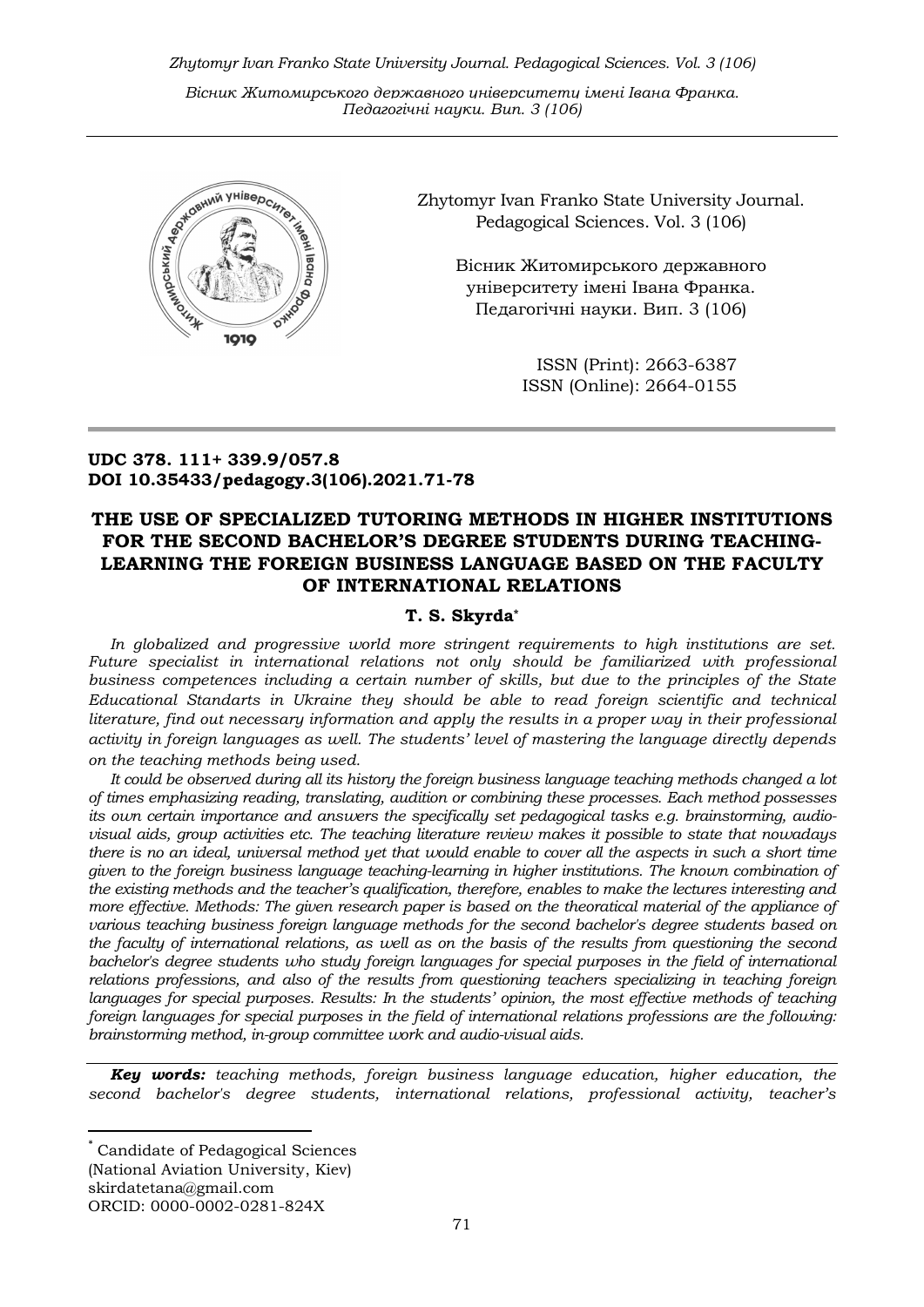qualification.

### ВИКОРИСТАННЯ СПЕЦІАЛІЗОВАНИХ МЕТОДІВ НАВЧАННЯ У ЗВО ДЛЯ СТУДЕНТІВ ДРУГОГО МАГІСТЕРСЬКОГО РІВНЯ ПІД ЧАС ПРОЦЕСУ ВИКЛАДАННЯ-УЧІННЯ ІНОЗЕМНОЇ ДІЛОВОЇ МОВИ НА ФАКУЛЬТЕТІ МІЖНАРОДНИХ ВІДНОСИН

#### Т. С. Скирда

У глобалізованому та прогресивному світі до вищих інститутів висуваються більш жорсткі вимоги. Майбутні спеціалісти з міжнародних відносин не тільки повинні бути ознайомлені з професійними компетенціями бізнесу, включаючи певну кількість навичок, але завдяки принципам державних освітніх стандартів в Україні вони також повинні мати можливість читати зарубіжну науково-технічну літературу, необхідну інформацію та належним чином застосовувати результати у своїй професійній діяльності іноземними мовами. Рівень оволодіння студентами мовою безпосередньо залежить від використовуваних методів навчання.

Отже, наскільки ми бачимо, за всю свою історію методи навчання іноземної мови багато разів змінювалися, роблячи акцент на читанні, перекладі чи прослуховуванні чи поєднанні цих процесів. Кожен метод має свою певну важливість і відповідає конкретно поставленим педагогічним завданням, наприклад мозковий штурм, аудіо-візуальні засоби, групові заходи тощо. Огляд навчальної літератури дає змогу стверджувати, що в даний час ще немає ідеального, універсального методу, який би дозволив охопити всі аспекти за такий короткий час, що надається іноземній діловій мові в процесі вікладання та навчання у вищих навчальних закладах. Тому поєднання відомих методів та кваліфікації викладача дозволяє зробити лекції цікавими та більш ефективними. Методи: наведена дослідницька робота базується на теоретичному матеріалі застосування різних методів навчання іноземної ділової мови для здобувачів другого ступеня бакалавра на основі факультету міжнародних відносин, а також на основі результатів опитування студентів другого ступеня бакалавра, які вивчають іноземні мови спеціального призначення у сфері професій міжнародних відносин, а також результати опитування викладачів, які спеціалізуються на викладанні іноземних мов спеціального призначення. Результати: на думку студентів, найефективнішими методами навчання іноземних мов спеціального призначення у сфері професій міжнародних відносин є такі: метод мозкового штурму, групові заходи та аудіовізуальні засоби.

Ключові слова: методика викладання, навчання іноземної ділової мови, вища освіта, студенти другого ступеня бакалавра, міжнародні відносини, професійна діяльність, кваліфікація виклалача.

Introduction of the issue. One of the primary challenges of tutoring foreign business language in higher educational institutions is to provide such methods of teaching that will be able to adapt future specialists to changes in the hectic global world. The most important task of tutors is to apply methods of the 21st century providing maximum learning opportunities for all students in the class taking into consideration the fact, that one individual differs from another one. Students differ as to characteristics, interests, aptitude, previous training, aims, attitudes and

background experiences. Not two groups are the same, each has its own personality and each tutor should be aware how to apply a wide array of teaching strategies.

Modern conditions require not only the use of new technologies in teaching foreign business languages, but also changes in methods of teaching and the ability to introduce the latest innovative technologies in the process of tutoring foreign languages on the part of the teacher. Institutions of higher education prefer using active methods of teaching, which are directed at forming students'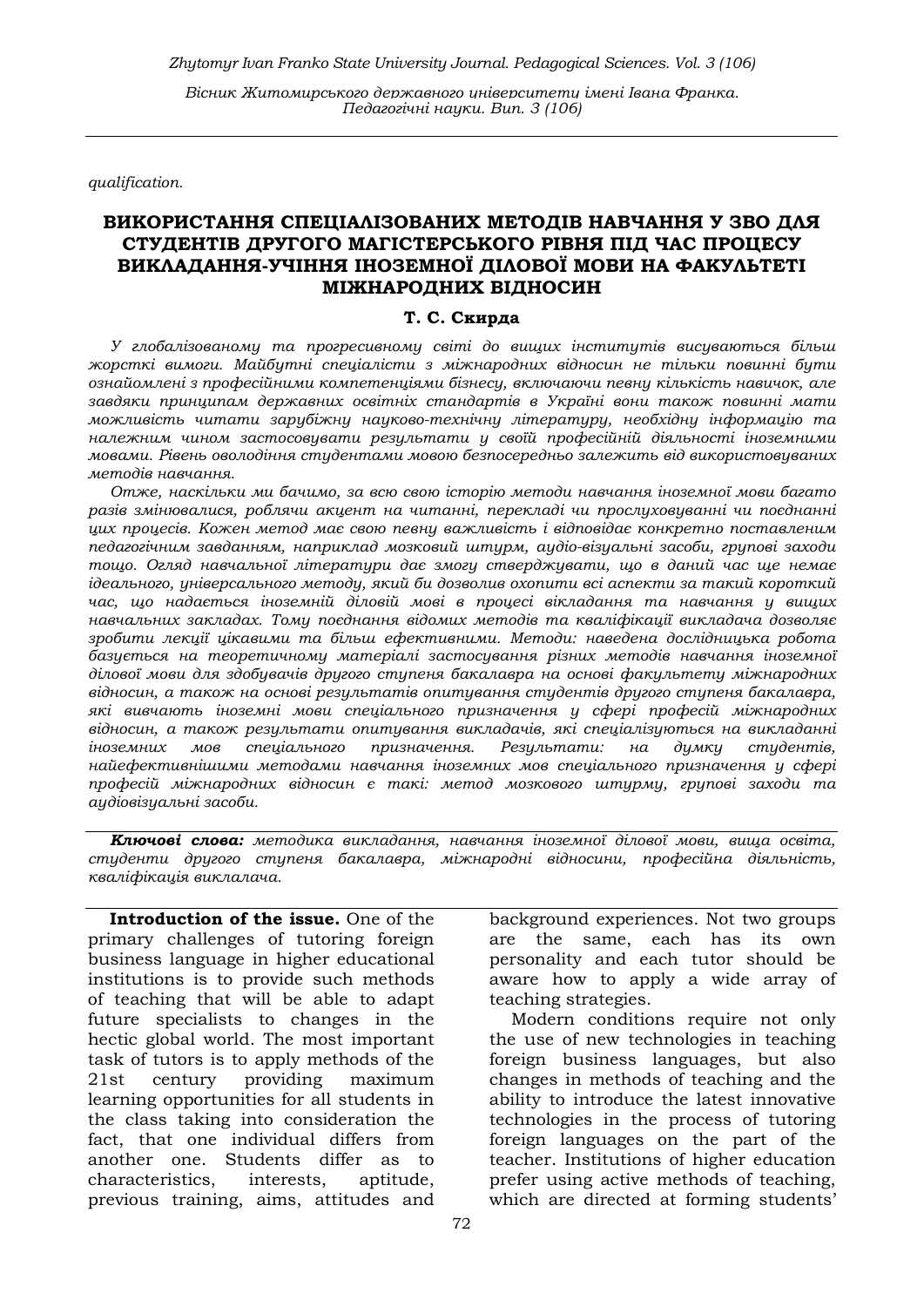Zhytomyr Ivan Franko State University Journal. Рedagogical Sciences. Vol. 3 (106)

Вісник Житомирського державного університету імені Івана Франка. Педагогічні науки. Вип. 3 (106)

independence, flexibility, critical thinking. The most effective principles of the students' cognitive activity, developing their creativity, interests, skills and other mental characteristics include the following:

1. Students obtained knowledge and skills by learning not just by listening to audio materials, writing an assessment check or talking about something, but through questions and problems concerning the definite issue.

2. Students perceive information better if the presented material is relevant to their interests and future work requirements: correlation of the given material in textbooks and the events and situations that are happening in the students' real world.

3. Reinforcement of learning is required: some concepts, business theory and a number of activities should be provided once-over.

The main issues in various teaching methods during learning foreing business language are the usage the structure of computer training programs, lectures, question and answer method, discussion, brainstorming, group activities, panel disscussion, debate, role-playing situations, demostrations, independent study, guest speakers, field trips, audio-visual aids, simulations and games, case problems, etc.

Penetration of innovation in all spheres of human activity simplifies the process of interpersonal and business communication. There is no doubt that innovative technologies also have revolutionized education.

Current state of the issue. A review of English business texts demonstrated that only very few authors considered language as a possible way of both conveying the business information and learning foreign language simultaneously. Today's international business scholars treat methodology of language as an issue at the heart of their subject area Brannen, Mughan (as language determines organizational communication, constitutes the

foundation of knowledge creation). Academician A. Mirolyubov made a great contribution into foreign language teaching methods structuring, having published his book "The History of Native Foreign Language Teaching Methods". According to the analysis of scientificpedagogical and methodical literature, foreign language learning can be traced back into ancient days. B. Bjrkman, K. A. Ganshina, N. I. Gez,

G. O. Hellekjær, B. Kumaravadivelu, V. E. Raushenbakh, Jack Richards, E. Roulet, L. V. Shsherba, F. C. Sierra. studied the history of foreign language teaching methods and this year the Academy of International Business marks the 60th anniversary. The oldest journals in the field, the Journal of World Business and our sister journal the Journal of International Business Studies, have reached their 53rd and 49th volumes [2].

Aim of the research is to define the role of various interactive methods of teaching a foreign business language to second degree bachelor students at the Faculty of International Relations in the educational process.

The following tasks were set to reach the aim of the research:

- to substantiate the reasonability of using various interactive methods of teaching foreign business language in the educational process;

- to define the peculiarities of soft skills and hard skills formation;

- to illustrate some aspects of various teaching foreign business language methods.

Research methods. Taking into account the aim and objectives set in the study, the following methods of research were used: brainstorming, in-group committee work and audio-visual aids.

Results and discussion. Modern methods of teaching business language are characterized by interaction, communication and active participation. It is believed that an interactive group must incorporate participation in order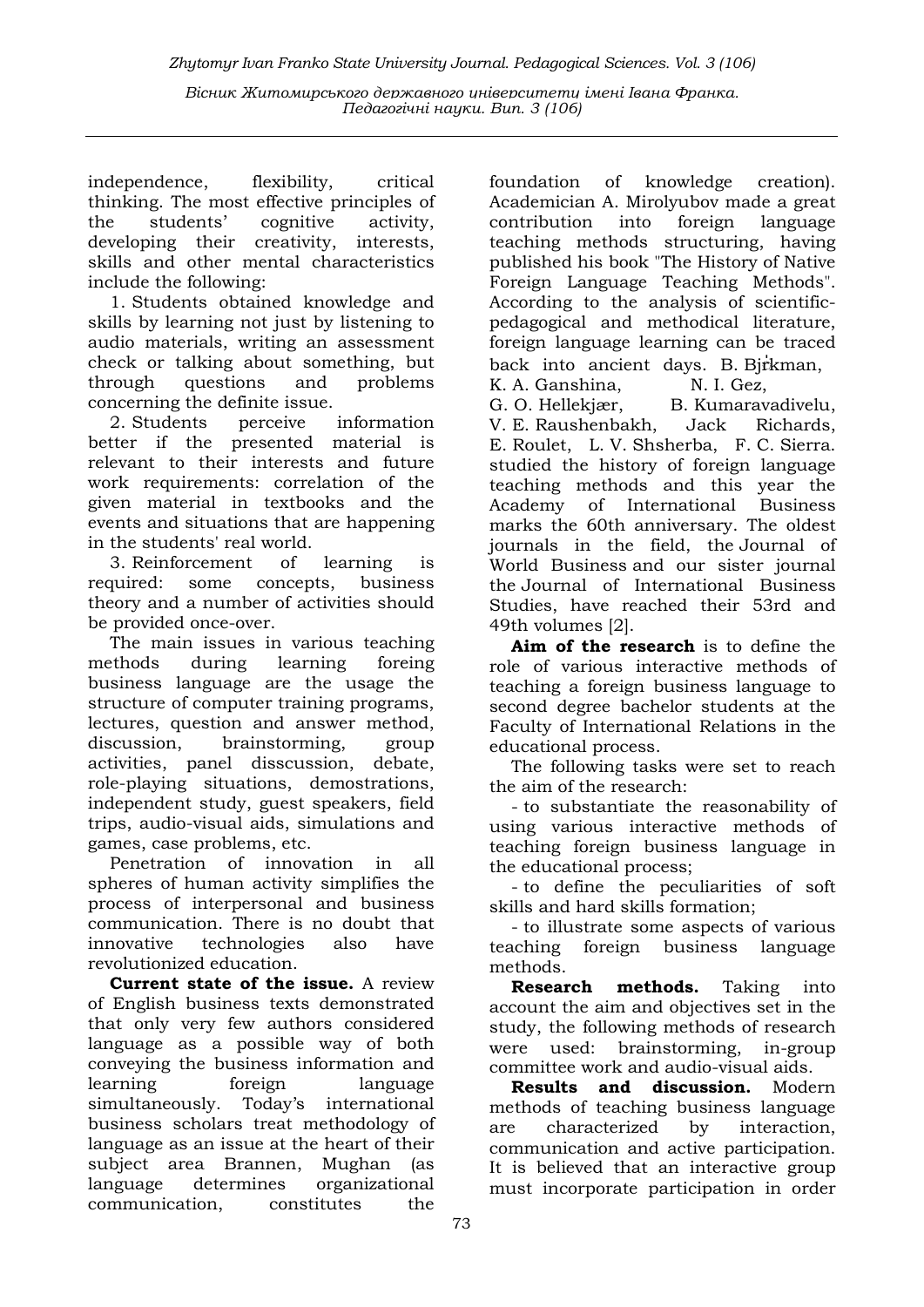to assure student-centered teaching and better results. Brainstorming is one of the popular techniques of participative approach to decision making which can be employed in a pedagogic situation. Ingroup committe work is an ability, effective improvement of learning in order to strengthen class management, give full play to the personal accomplishments and professional qualities of the main students of the students, and improve students' selfmanagement, effectively enhance students' sense of belonging and pride, enhance the group's sense of collective honor. Use of audio-visual aids help in maintaining discipline in the class since all the students' attention are focused on learning. This interactive session also develops critical thinking and reasoning that are important components of the teaching-learning process [3].

Audiovisual aids provide opportunities for effective communication between teacher and students in learning. For example, in a study on English as Foreign Business Language, the difficulties faced by foreign business language learner are lack of motivation and exposure to the target language, as well as lack of correct pronunciation by the teacher, and such difficulties can be overcome by audio aids as purpose of communication and visual aids as more exposure [9].

A derivative of the discussion technique is brainstorming. Brainstorming is the random generation of ideas based around a topic. There is no editing or ordering of these ideas. They may then be used as the basis for another activity such as writing or speaking. For this method to be effective, students of higher educational institutions must understand how it is applied, for example: brainstorming is a kind of the responses on the given topic by writing all the words they associate with it on a sheet of paper and later on the board. If the group is equipped with smart board, the responses can easily be recorded. The tutor can also record their

esponses even by using simple recorders or similar devices. Brainstorming can encourage learners to think more freely and innovatively than if they were doing a more restricted and routinous<br>situation. The first phase of situation. The first phase of brainstorming is to get as many responses as possible. In the initial stages of brainstorming, none of the ideas offered by the students should be criticised, even students can evaluate each one according to criteria that they establish. It allows students to remember what they know, and to teach each other. It is a dynamic and stimulating way to lead learners into a topic. Brainstorming is a tool that uses a relaxed, informal atmosphere combined with lateral thinking to solve problems and find solutions. Inspite of its importance in the generation of new ideas, many students do not have enough training to use it. This activity will teach students to brainstorm effectively. All these skills are essential to prepare students for real life situations.

Brainstorming techniques can be essential tool for students team collaboration in the classroom. When students share and build up their ideas, they can plan for problems, create solutions and plan new ventures. Additionally, there are many types of brainstorming techniques to apply in both individual and group settings. Brainstorming consists of several various categories of techniques that incorporate visuals, group ideation and individual approaches to creating solutions and planning operations:

1. Silent brainstorming methods involve groups and individuals who come up with ideas in writing or through another quiet medium.

2. Analytical brainstorming techniques consist of using evaluation, data and analysis for brainstorming in teams or individually.

3. Hypothetical brainstorming asks "what if" questions, poses role-play scenarios and focuses on creative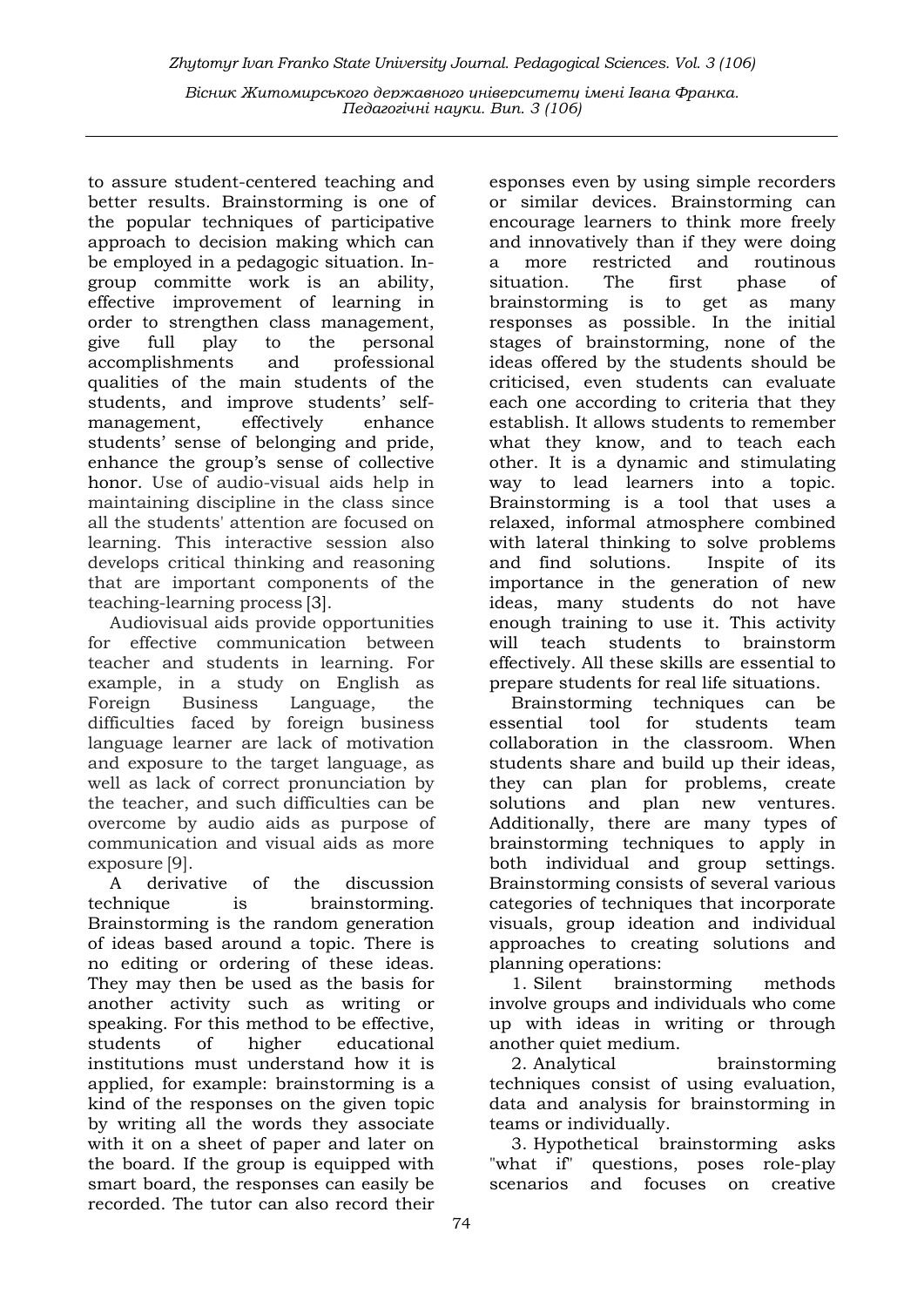Zhytomyr Ivan Franko State University Journal. Рedagogical Sciences. Vol. 3 (106)

Вісник Житомирського державного університету імені Івана Франка. Педагогічні науки. Вип. 3 (106)

problem-solving, sometimes in nontraditional ways.

4. Collaborative brainstorming involves teams who either discuss ideas or brainstorm silently in groups for later conversations about the topic.

5. Blind writing gets teams and individuals to record their thoughts, questions and ideas related to anything they wish. The blind write technique is common among writers and creatives, but business professionals can benefit from it, too. Blind writing is effective for overcoming writers' block and even the most random snippets and ideas can evolve into solid foundations for strategic planning and business development.

6. The fill-in-the-gaps approach to brainstorming consists of identifying the starting point and end result of a desired process or application. For instance, a business identifies its starting point as the product development stage. The desired objective is to generate profit. The business 'fills in the gaps' by outlining the necessary steps and actions it must take to go from the starting point (in this case, product development) to the end result (earning profits).

7. The mind-mapping technique uses visual tools to form a picture of the relationship between a central topic and supporting ideas. Mind maps can take the form of bubble charts, diagrams or graphic organizers and help students working in a team build on ideas and create strategic outlines. For instance, a marketing team can use the mind map technique to brainstorm the digital channels they want to use to promote their website content

8. A SWOT analysis is a tool you can use both personally and at work to evaluate and make decisions about a particular subject. In this analysis, an individual will investigate both internal and external factors. Internal factors are positive (strengths) or negative (weaknesses) that exist within the business team and are able to be changed or affected in some way.

External factors are positive (opportunities) or negative (threats) that exist outside of the subject students are evaluating and cannot necessarily be changed or affected by the group in any way.

9. Reverse brainstorming involves looking at the final result or objective and finding ways to make the outcome happen. For instance, a manufacturing company's project management team can use reverse brainstorming to come up with ideas that can cause problems with operations. When the team identifies all the ways they can cause problems, they can find the strategies that they can use to solve them.

10. Brainstorming happens in groups with this ideation process. In group ideation sessions, teammates can share ideas and build up innovative concepts they come up with during meetings. Group ideation is beneficial because it encourages open communication and feedback that can be beneficial to the development stages, production phase and distribution of new products and services.

Courses relating to business language learning offer multiple opportunities to use group work. Method of in-group committee work is used when an issue or material is analyzed. Depending on the situation it is necessary to consider the same set of topics. Groups should consist of no more than five students. It is also important to use a different configuration of students. It is essencial for the tutor to circulate among the groups as the students are working. One use of the committee learning work process that helps bring the community into the classroom is to have a group collect data from the community and then report it to the class. One form is to have students interview business, labor, government, and consumer leaders in the community about the topic and then report on the interviews to the group.

It will be important for the group activities, for in-group committee teaching-learning process to determine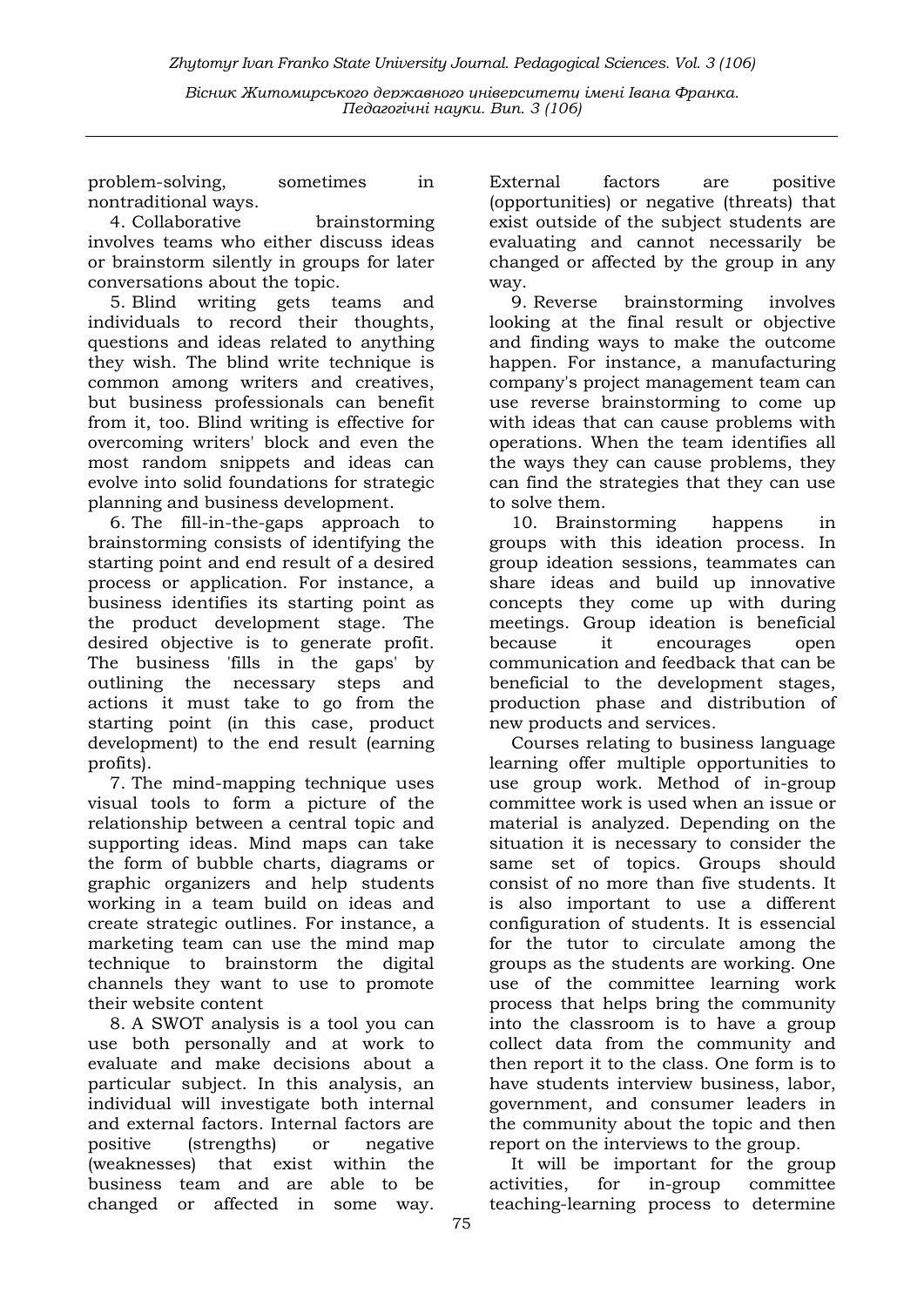Педагогічні науки. Вип. 3 (106)

that the best way is: to keep in touch; not be afraid to raise hands; be honest with yourself and your groupmates about the time you can commit and when the opportunity arises to use your talents, step up; whetherstudents are great writers, enjoy social networking, like to fundraise; committee meetings and outreach to classmates should be fun; be competitive; create communications, dinner programs and other projects with this in mind; not give up (the best committees are those that are not afraid to do a little arm twisting.

Students who have experience in learning a foreign business language know that vocabulary is always one of the major problems in language learning process. Audio-visual approach marked the start of the technological age in language teaching and it did introduce important new element and emphasized the need for visual presentation and possibility of eliciting language from visual cues.

The affordances of audio-visual materials in enhancing speaking skills can be seen clearly that the use of audiovisual materials helps students in improving their speaking skills. They can see and hear the words which could help them to remember better when speaking. They can pronounce it correctly as they already hear the correct pronunciation from the audio before they talk. Apart from that, it helps in creating  $21^{st}$ century learning where more emphasis is given on the use of Information Comunication Technologies. Seeing language-in-use is one of the main advantages of video is that students do not just hear language, they see it too. All such paralinguistic feature give valuable-meaning clues and help viewers to see beyond what they are listening to and thus interpret the text more deeply. Cross-cultural awareness is video uniquely allows students a look at situations far beyond their classroom. The power of creation is when students use video cameras themselves they are given the potential to create something

considerable power. The task of videomaking can provoke genuinely creative and communicative uses of the language, with students finding themselves doing new things in Business English. The 'Dubbing method' consists of replacing the original soundtrack with another voice, imitating as accurately as possible cthe timing, phrasing, and lip movement of the original dialogue [13]. Computers, interactive boards, tablets and mobile phones have opened up new alternatives to traditional teaching methods Especially since the appearance of the Internet and Wi-Fi in higher institutions, the amount of digital material available has been continuously developing. Multimedia textbooks and teaching materials are available in digital format. The Internet opens up opportunities to communicate with native speakers virtually anywhere in the world. The usage of various Video materials can bring the outside world to students, introducing different cultures, new places and ideas. They provide a great way to integrate new content and language learning at the same time giving students the opportunity to learn about a whole range of subjects and ideas, at the same time as learning English [14]. YouTube Education which is free and has no ads, curates YouTube's content for educational purposes and allows teachers to create a playlist that can be shared with students. Teachers use audio-visual material not only designed specifically for learning purposes, such as languagelearning platforms and mobile apps but also created for the general public, such as TV series, films and even social networks, including Facebook and Twitter In fact, technological progress has increased the availability of certain computer programs and software, free of charge on numerous occasions, that facilitate the manipulation of clips to cut scenes, add captions and add voice-over.

memorable and enjoyable. The camera operators and directors suddenly have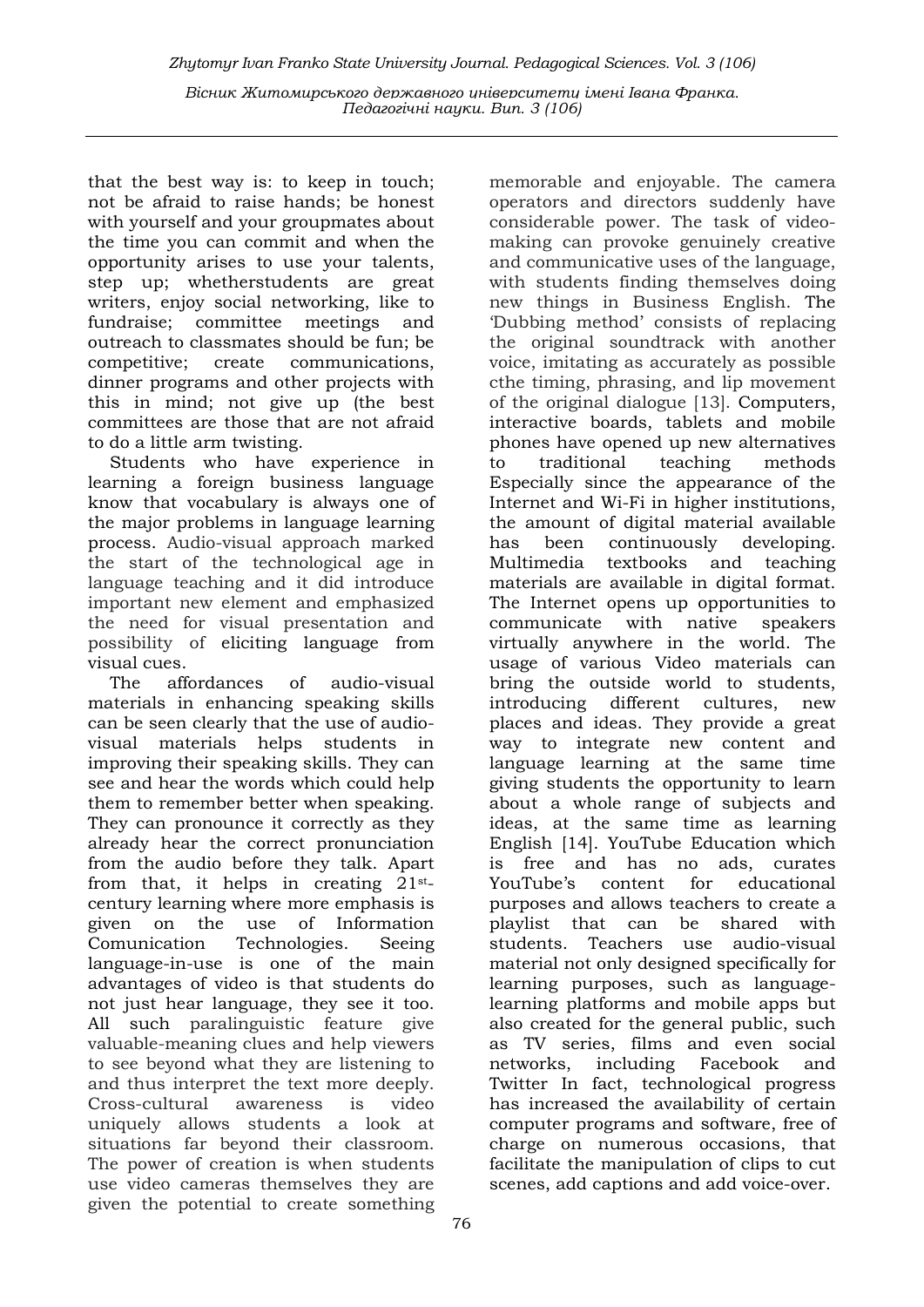The presented theoratical material gave the opportunity to investigate the importance of such methods as brainstorming, audio-visual aids and ingroup committe during teaching/learning the foreign business language process with the help of the

survey made at the faculty of international relations.

The survey results show that brainstorming, audio-visual aids and ingroup committe methods are considered to be the most popular for both the tutors and the students (Table 1).

Table1

| <b>Types of methods</b>                 |               |       |                 |       |
|-----------------------------------------|---------------|-------|-----------------|-------|
| <b>Methods</b>                          | <b>Tutors</b> | $\%$  | <b>Students</b> | $\%$  |
| <b>Brainstorming</b>                    | 10            | 50%   | 30              | 60 %  |
| Audio-visual aid                        |               | 25 %  | 15              | 30 %  |
| In-group committee                      |               | 20 %  |                 | 8 %   |
| Other<br>methods:<br>direct,<br>grammar |               | $5\%$ |                 | 2%    |
| translation                             |               |       |                 |       |
| Total                                   | 20            | 100 % | 50              | 100 % |

The results above show that the top three popular methods are brainstorming 50 % (N=10) among the english language tutors, brainstorming 60 % (N=30) among students; audio-visual aid 25 % (N=5) among the english language tutors, audio-visual aid 30 % (N=15) among students; in-group committee 20 % (N=4) among the english language tutors, ingroup committee 8 % (N=4) among students. Small percentage indicate other methods 5 % (N=1) and 2 % (N=1).

Conclusions and research perspectives. Penetration of innovation in all spheres of human activity simplifies the process of interpersonal and business communication. There is no doubt that innovative methods also have revolutionized education. Use of modern technologies in teaching business foreign languages provides so many options as making teaching interesting and also making teaching more productive in terms of improvements.

For the same reasons, not all professionally-oriented methods of teaching foreign business languages are actively used by teachers and are highly appreciated by students. Therefore, methods that have not found much support from students and teachers should be more thoroughly and carefully studied. To this end, it could be

recommended to organize special training session seminars that would allow teachers to be informed of new methods of teaching foreign languages for professional purposes, their particularities, and to help their active implementation in the learning process. The variety of different methods in foreign business language tutoring is necessary to be combined with each other to achieve the desired result. Modern language education aimed at the formation of a multicultural identity, with the skills of self-analysis and use in future work.

#### REFERENCES

1. Bocharova, O.V., & Arefyeva, O.N. (2008). Application of ICT in the classroom and after school. Kurgan: IPKiPRO of Kurgan Region [in English].

2. Boddewyn, J.J. (2016). International business-government relations research 1945-2015. Concepts, typologies, theories and methodologies. Journal of World Business, 51(1), 10-22 [in English].

3. DeBernardes, A., & Olsen, E.G. (1948). Audio-visual and community materials – some recent publications. Education Leadership, 256-266 [in English].

4. Druzhinin, V.I., & Krivolapova, N.A. Organization of innovative activity in